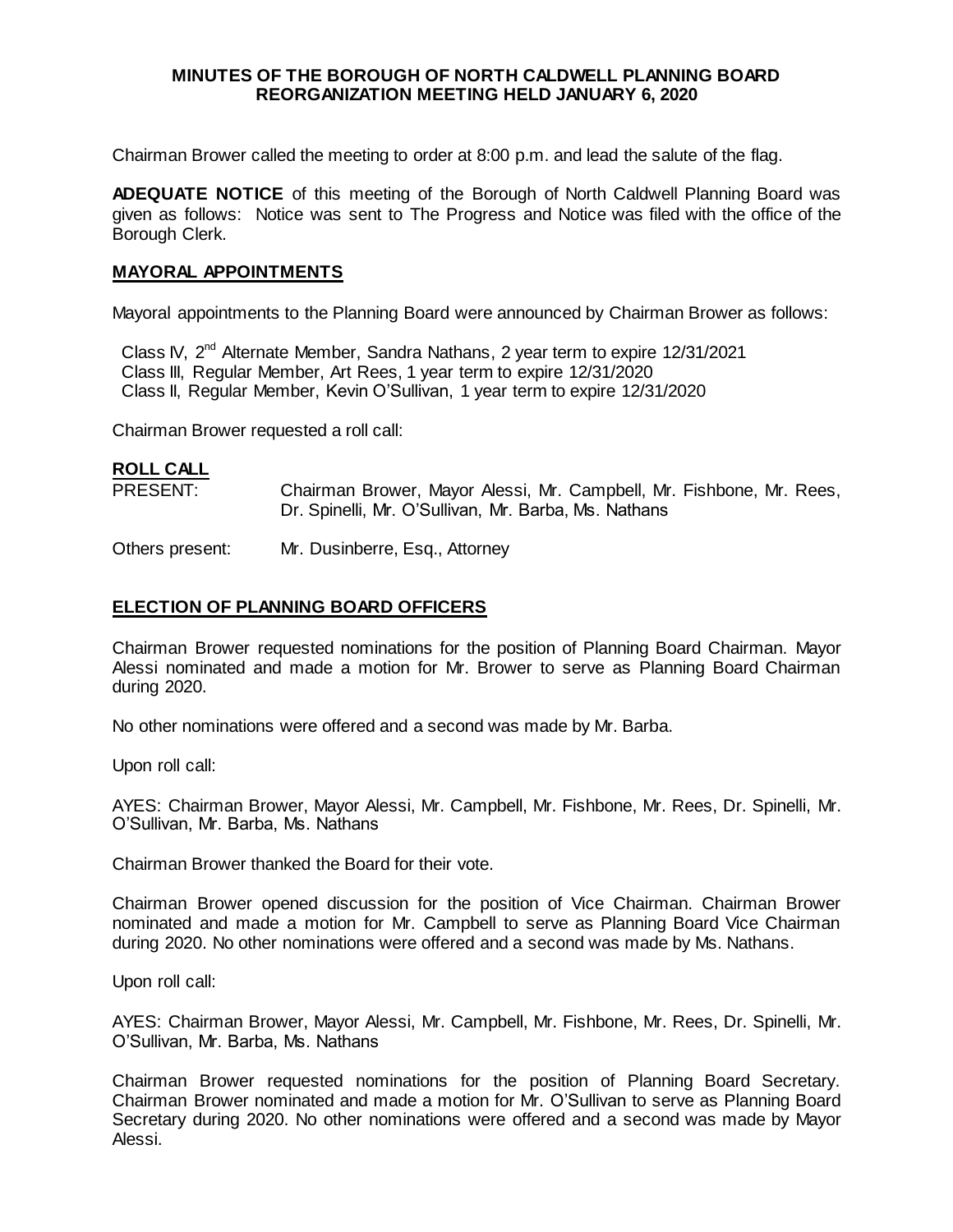**THE MINUTES OF THE BOROUGH OF NORTH CALDWELL PLANNING BOARD REORGANIZATIONMEETING HELD January 2, 2018 Page 2**

Upon roll call:

AYES: Chairman Brower, Mayor Alessi, Mr. Campbell, Mr. Fishbone, Mr. Rees, Dr. Spinelli, Mr. O'Sullivan, Mr. Barba, Ms. Nathans

### **APPOINTMENT OF PLANNING BOARD ATTORNEY**

A motion was made by Chairman Brower to approve Resolution R-2020-01, A Resolution Approving a Professional Services Contract by and Between the Borough of North Caldwell Planning Board and John R. Dusinberre, Esq. and a second made by Ms. Nathans.

Upon roll call:

AYES: Chairman Brower, Mayor Alessi, Mr. Campbell, Mr. Fishbone, Mr. Rees, Dr. Spinelli, Mr. O'Sullivan, Mr. Barba, Ms. Nathans

#### **APPOINTMENT OF PLANNING BOARD ENGINEER**

A motion was made by Chairman Brower to approve Resolution R-2020-02, A Resolution Approving a Professional Services Contract by and Between the Borough of North Caldwell Planning Board and Ferriero Engineering, Inc. and a second made by Mr. Campbell.

Upon roll call:

AYES: Chairman Brower, Mayor Alessi, Mr. Campbell, Mr. Fishbone, Mr. Rees, Dr. Spinelli, Mr. O'Sullivan, Mr. Barba, Ms. Nathans

### **2020 ANNUAL SCHEDULE OF MEETINGS**

Chairman Brower raised the matter of the 2020 annual schedule of meetings. A motion was made by Mayor Alessi to approve Resolution R-2020-03, A Resolution Approving the 2020 Annual Schedule of Meetings as circulated and a second was made by Mr. Fishbone.

Upon roll call:

AYES: Chairman Brower, Mayor Alessi, Mr. Campbell, Mr. Fishbone, Mr. Rees, Dr. Spinelli, Mr. O'Sullivan, Mr. Barba, Ms. Nathans

#### **APPROVAL OF MINUTES**

None

#### **MEMORIALIZATIONS**

None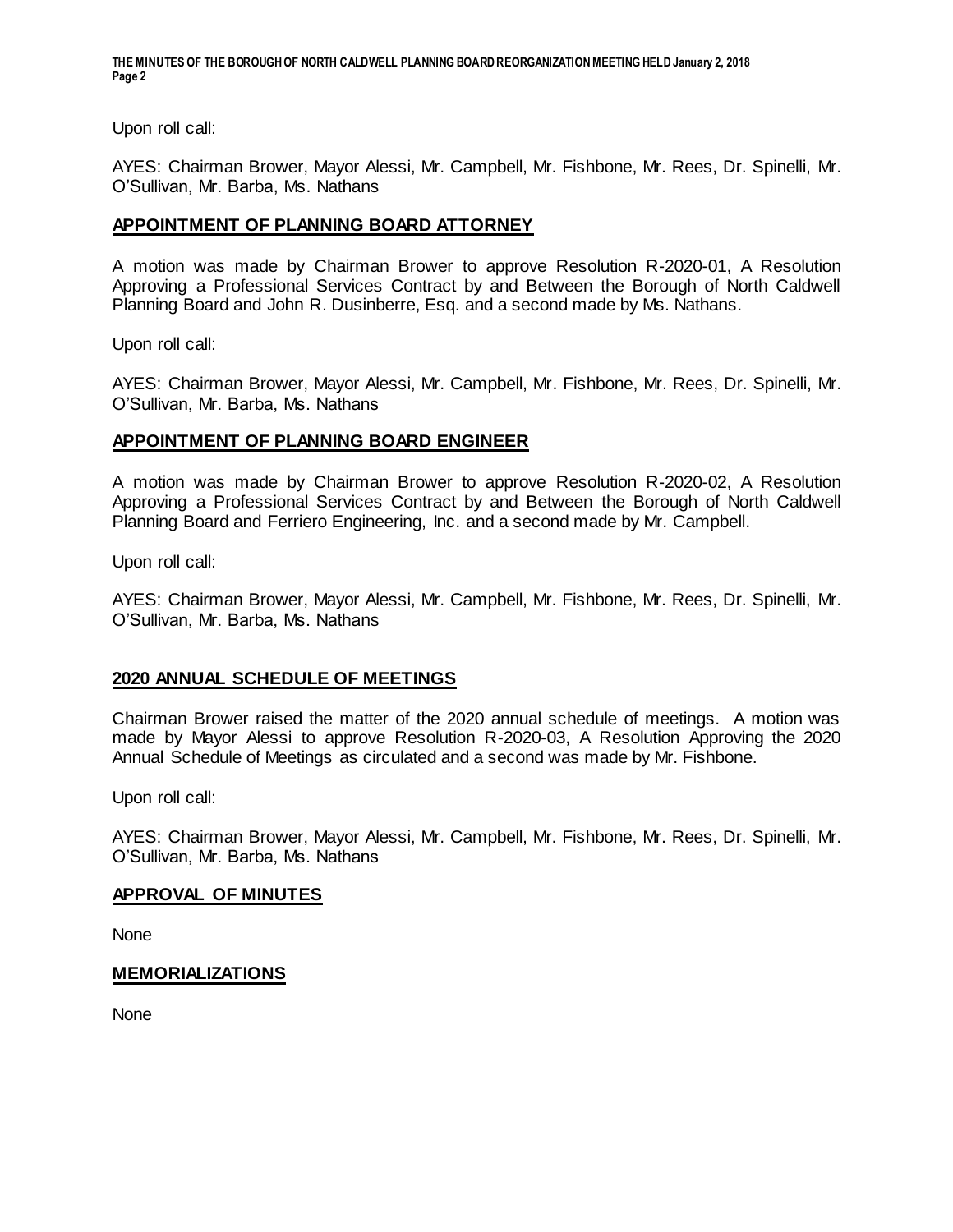**THE MINUTES OF THE BOROUGH OF NORTH CALDWELL PLANNING BOARD REORGANIZATIONMEETING HELD January 2, 2018 Page 3**

# **DISCUSSION ITEMS**

### APPLICATION FOR PRELIMINARY & FINAL SITE PLAN APPROVAL

21-25 Bloomfield Avenue, LLC 21-25 Bloomfield Avenue North Caldwell, NJ 07006 Block 110, Lot 3

Chairman Brower introduced this application. Board members were provided with copies of the site plans and application as part of their meeting packages.

Chairman Brower explained that the application has not yet been deemed complete but it is possible that a public hearing may be scheduled for the February meeting, pending completeness review and availability of all professionals. He asked all board members to begin reviewing the plan in anticipation of the upcoming application.

### TREE ORDINANCE COMMITTEE

Chairman Brower raised the matter of a potential change to the Borough's existing tree ordinance. Council President Santomauro requested volunteers from the Planning Board to fill out a Tree Ordinance Committee. This committee will assist with the efforts to review tree ordinances from neighboring communities and recommend a reasonable revision to the ordinance for the Borough of North Caldwell.

Chairman Brower, Mr. Campbell and Mr. O'Sullivan were selected as the members of the Planning Board who will be involved in this committee and a meeting will be scheduled some time in January.

Mayor Alessi discussed the Mayor and Council's decision to review the tree ordinance as a result of public input. He was proud of the Council's initiative to move forward on this ordinance review with input from various groups in an inclusive manner.

Mr. Barba asked for clarity on why there would be an advisory committee on this matter but not other issues. Mr. Dusinberre provided an explanation as to the more pressing nature of this issue compared to others.

### FUTURE MEETINGS

Mr. Dusinberre raised the question regarding necessity of the next meeting, scheduled for January 27. Chairman Brower agreed that he currently anticipates no business for the meeting and anticipates that it will be canceled.

### **CITIZENS TO BE HEARD**

Chairman Brower opened the meeting for citizens to be heard. No members of public were in attendance and the meeting was closed to the public.